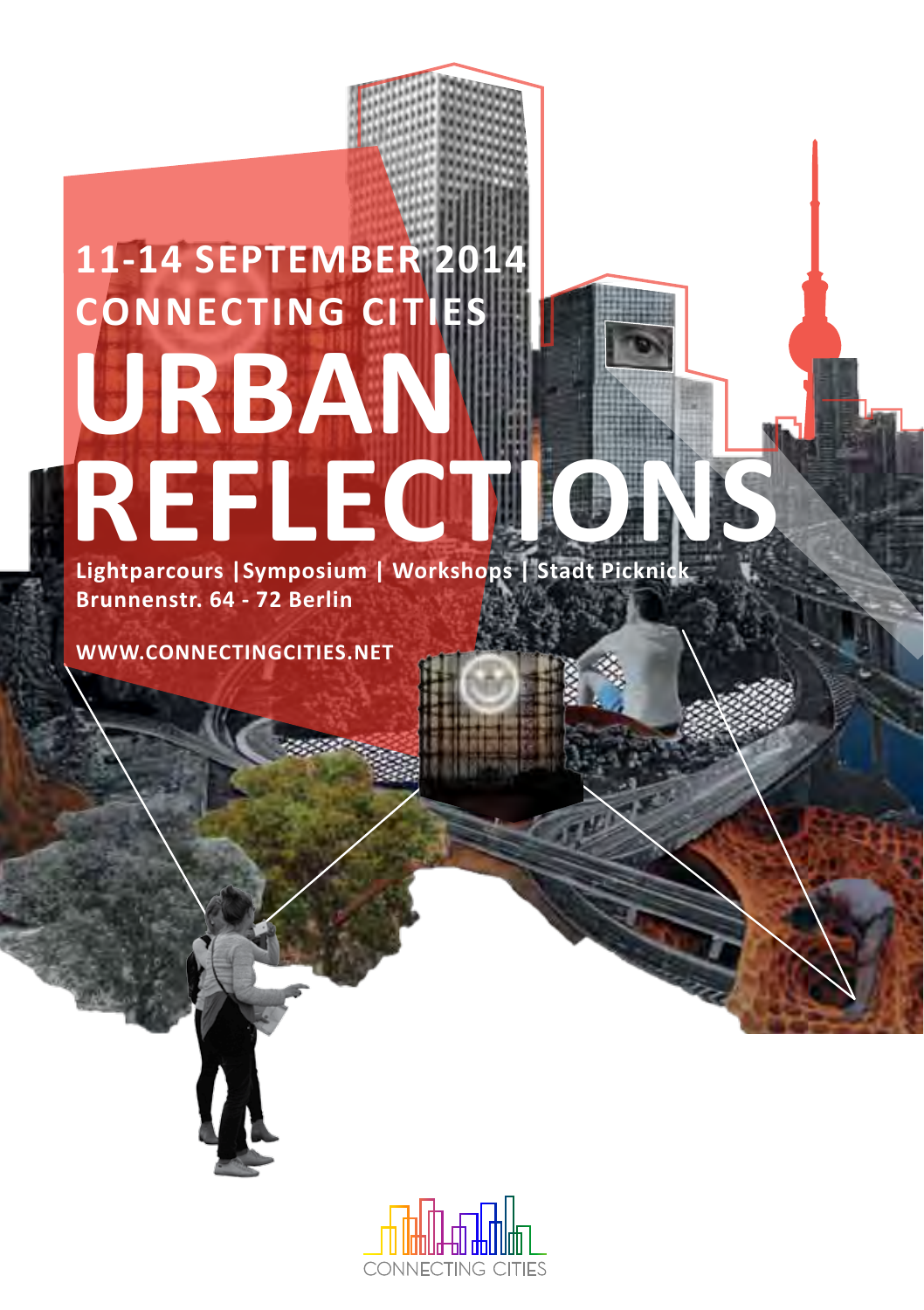# **CONNECTING CITIES URBAN REFLECTIONS**

# Wedding is known for its cultural diversity and density of cultures!

The international Connecting Cities Network, which was initiated by the Brunnenstraße-based Public Art Lab introduces the city vision Participatory City 2014 into the 'Brunnenkiez' (neighborhood).

During the Connecting Cities Event **'Connecting Cities: Urban Reflections'** the focus is on the participation of citizens and pedestrians in artistic scenarios.

From **11-14 September 2014** Public Art Lab curates a rich programme with a Symposium with panel discussions and talks, Workshops and a Light parcours including audiovisual works and a Stadt Picknick (Urban Picnic) in cooperation with the SUPERMARKT.

# **www.connectingcities.net www.publicartlab.org**





1 Urban Alphabets by Suse Miessner Picture: Suse Miessner



2 Occupy the Screen by Paul Sermon & Charlotte Gould Picture: Paul Sermon

# LIGHT PARCOURS

### 11-14 September | 19.30-00.00 | Brunnenstr. 64-72

During 'Connecting Cities: Urban Reflections' Public Art Lab will transform the windows in the Brunnenstraße into interactive light and projection windows. Connecting Cities will make the neighborhood shine! The windows will become a place for intercultural encounters and community building. Site-specific interactive artworks invite the pedestrians to participate and co-create. The Connecting Cities projects Occupy the Screen, Smart Citizen Sentiment Dashboard, Urban Alphabets, Human Beeing will be shown, as well as works from Lichtpiraten, a cooperation project of Public Art Lab and Quartiersmanagement Brunnenstraße, the students of Leuphana University Lüneburg and the Bauhaus -Universität Weimar and a video programme by Screen City and Videospread.

# URBAN MEDIA KITCHEN

11 September | 21.00-22.00 |SUPERMARKT Brunnenstr. 64 At the beginning of the Connecting Cities: Urban Reflections events Public Art Lab and the SUPERMARKT invite international and Berlin-based experts from the fields of urban media art and urban planning to introduce their institutions and their work.

# STADT PICKNICK

12 September | from 20.00 |SUPERMARKT Brunnenstr. 64 Public Art Lab and the SUPERMARKT invite you to join the open air urban picnic in the Brunnenstraße. A long table and chairs will be installed, bring your favorite dishes!

# SYMPOSIUM

12-13 September | SUPERMARKT Brunnenstr. 64 Together with our local partner SUPERMARKT, Public Art Lab organizes the , Connecting Cities: Urban Reflections' Symposium. In several talks, keynotes and panel discussions the speakers discuss how artistic scenarios in the urban space can lead to sustainable community building.

## 11 September | 19.00-21.00 | SUPERMARKT Brunnenstr. 64

**Panel 0 – Ideen für das Brunnenviertel: Mitmachen, verändern, gemeinsam gestalten!** Moderation: Ela Kagel (SUPERMARKT) Speakers: René Scharf (Lastenrad-Werkstatt, Mauergarten)// Andreas Arnold (LeihBar) // Karsten Harazim (solidarische Imkerei im Mauergarten) // Uli Schmidt (IT-Café) // Dr. Bastian Lange (Multiplicities) // Franziska Loh (Designer)

12 September | 15.00-15.30 | SUPERMARKT Brunnenstr. 64 **Introduction Connecting Cities Network** by Susa Pop (Public Art Lab)

## 12 September | 15.30-17.30 | SUPERMARKT Brunnenstr. 64 (English)

**Panel 1 – Mobile Makers Labs for Participatory Processes** Keynote: Prof. Mark Shepard Moderation: Ela Kagel (SUPERMARKT) Speakers: Prof. Mark Shepard (Bauhaus University Weimar) // Christin Prätor and Yael Sherill (b-tours) // Suse Miessner (CCN artist) // Torsten Fischer (Quarterland)

12 September | 17.45-19.30 | SUPERMARKT (English) **Panel 2 – Real-time Windows as Interaction Platforms**  Moderation: Susa Pop (Public Art Lab) Keynote: Paul Sermon (CCN artist) Speakers: Nicole Srock-Stanley (dan pearlman) // Dr. Alexander Wiethoff (Ludwig-Maximilian-University Munich) // Paul Sermon (CCN artist) // Daniel Irrgang (University of the Arts / Vilém Flusser Archive)

# 13 September | 17.45-19.30 | SUPERMARKT (English)

**Panel 3 – Urban Screens as Community Platforms** Moderation: Susa Pop (Public Art Lab) Keynote: Moritz Behrens (CCN artist) Speakers: Moritz Behrens (CCN artist) // Robert Kleinfeld (Fraunhofer Institute) // Eva Hornecker (Bauhaus University Weimar) // Christian Rauch (State Festival) // Robert Sakrowski (transmediale)

# **WORKSHOPS**

11-13 September | 10.00-14.00 | SUPERMARKT

Please register: contact@connectingcities.net In several workshops the artists are going to analyze how the inhabitants can be included in participatory processes through media art?

## 11 September| 14.00-17.00 | SUPERMARKT 12 & 13 September | 10.00-12.00 | SUPERMARKT

**Suse Miessner:** How can we collectively create a cityalphabet in an urban walk and how can the typographic identity of the neighbourhood be captured by the app?

# 12 September | 10.00-12.00 | SUPERMARKT

**Paul Sermon & Charlotte Gould:** What are possible telepresent scenarios and startegies for connecting citizens?

# 13 September | 12.00-14.00 | SUPERMARKT

**Moritz Behrens & Nina Valkanova:** How do people perceive their neighbourhood? How can participation in urban space be fostered by means of interactive technologies?

13 September | 14.00-17.00 | SUPERMARKT **Alexander Wiethoff & Marius Hoggenmüller:** Prototyping interactivity with mediafacades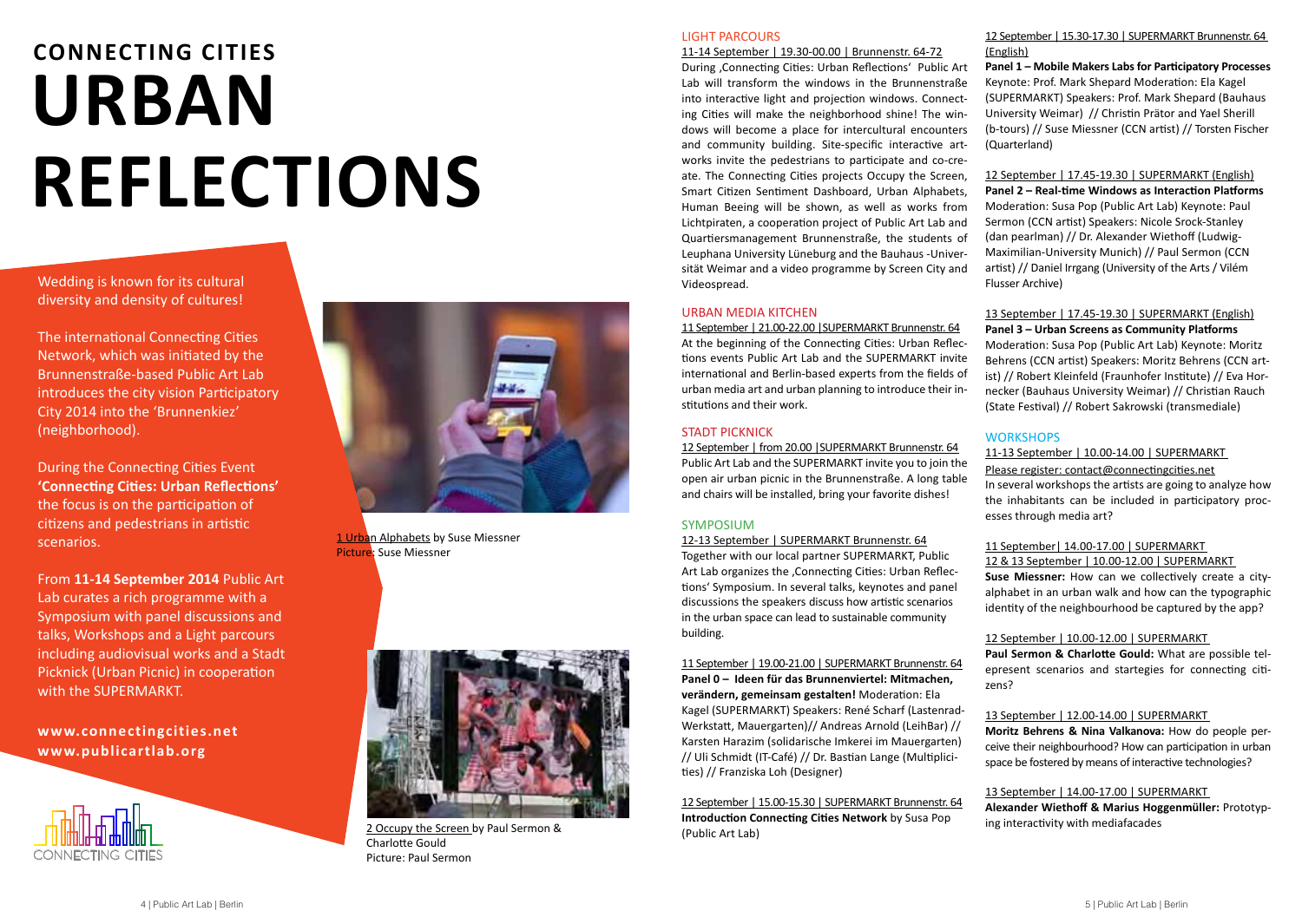

# **11. SEPTEMBER**

14.00 - 17.00 WORKSHOP – Urban Alphabets by Suse Miessner

19.00 -21.00 PANEL 0 – Ideen für das Brunnenviertel: Mitmachen, verändern, gemeinsam gestalten!

21.00 -22.00

URBAN MEDIA KITCHEN – Presentation of Urban Media Actors (eng)

# 19.30 - 00.00

# CONNECTING CITIES LIGHT PARCOURS – ARTWORKS

- Urban Alphabets by Suse Miessner **1**

- Telepresent Gallery by Public Art Lab **3**
- Human Beeing by The Constitute **4**
- Hybrid Screen by Marius Hoggenmüller **5**
- Borders and Migration by Screen City **6**
- Videoprogramme by Videospread **7**
- Hall of Fame by Quartiersmanagement Brunnestraße **8**
- Interaktives Fassaden-Mapping auf dem Schloss **12**

Elisabethenburg von Bauhaus-Universität Weimar (HCI/ Media Architecture)

# **12. SEPTEMBER**

10.00 - 12.00

WORKSHOP – Urban Alphabets by Suse Miessner

12.00 - 14.00 WORKSHOP – Occupy the Screen by Paul Sermon & Charlotte Gould

15.00 - 15.30 CONNECTING CITIES: URBAN REFLECTIONS – SYMPOSIUM

# 15.30 - 17.30

Connecting Cities (Susa Pop, Public Art Lab) PANEL 1 – Mobile Makers Labs for Participatory Processes (eng) Keynote: Mark Shepard

17.45 -19.30 PANEL 2 – Real-time Windows as Interaction Platforms (eng) Keynote: Paul Sermon

20.00 STADT PICKNICK

#### 19.30 - 00.00 CONNECTING CITIES LIGHT PARCOURS – ARTWORKS

- **1** - Urban Alphabets by Suse Miessner
- **2** - Occupy the Screen by Paul Sermon & Charlotte Gould
- **3** - Telepresent Gallery by Public Art Lab
- **4** - Human Beeing by The Constitute
- **5** - Hybrid Screen by Marius Hoggenmüller
	- Borders and Migration by Screen City
- **7** - Videoprogramme by Videospread
- **8** - Hall of Fame by Quartiersmanagement Brunnestraße
- **9** - Wunsch/Brunnen/Viertel by Leuphana University
- Interaktives Fassaden-Mapping auf dem Schloss **12**
- Elisabethenburg von Bauhaus-Universität Weimar (HCI/ Media Architecture)

# 22.00 - 01.00

**6**

# CONNECTING CITIES – PARTY

- **10** Urban Jungle by Lichtpiraten
- **11** - Musik-Performance by Scott Sinclair vs. ESOC

10.00 - 12.00 WORKSHOP – Urban Alphabets by Suse Miessner

12.00 - 14.00

WORKSHOP – Smart Citizens Sentiment Dashboard by Moritz Behrens & Nina Valkanova

## 14.00 - 17.00

**5**

**9**

WORKSHOP – Prototyping interactivity with mediafacades by Dr. Alexander Wiethoff & Marius Hoggenmüller

# 17.30 - 19.30

PANEL 3 – Urban Screens as Community Platforms Keynote: Moritz Behrens **3**

#### 19.30 - 00.00 CONNECTING CITIES LIGHT PARCOURS – ARTWORKS

- Urban Alphabets by Suse Miessner **1**
- Occupy the Screen by Paul Sermon & Charlotte Gould **2**
- Telepresent Gallery by Public Art Lab **3**
- Human Beeing by The Constitute **4**
	- Hybrid Screen by Marius Hoggenmüller
- Borders and Migration by Screen City **6**
- Videoprogramme by Videospread **7**
- Hall of Fame by Quartiersmanagement Brunnestraße **8**
	- Wunsch/Brunnen/Viertel by Leuphana University
- Interaktives Fassaden-Mapping auf dem Schloss
- Elisabethenburg von Bauhaus-Universität Weimar (HCI/ Media Architecture) **12**

# 19.30 - 00.00 CONNECTING CITIES LIGHT PARCOURS – ARTWORKS

- Urban Alphabets by Suse Miessner **1**
- Telepresent Gallery by Public Art Lab **3**
- Human Beeing by The Constitute **4**
- Hybrid Screen by Marius Hoggenmüller **5**
- Borders and Migration by Screen City **6**
- Videoprogramme by Videospread **7**
- Hall of Fame by Quartiersmanagement Brunnestraße **8**
- Interaktives Fassaden-Mapping auf dem Schloss Elisa-**12**
- bethenburg von Bauhaus-Universität Weimar (HCI/Media Architecture)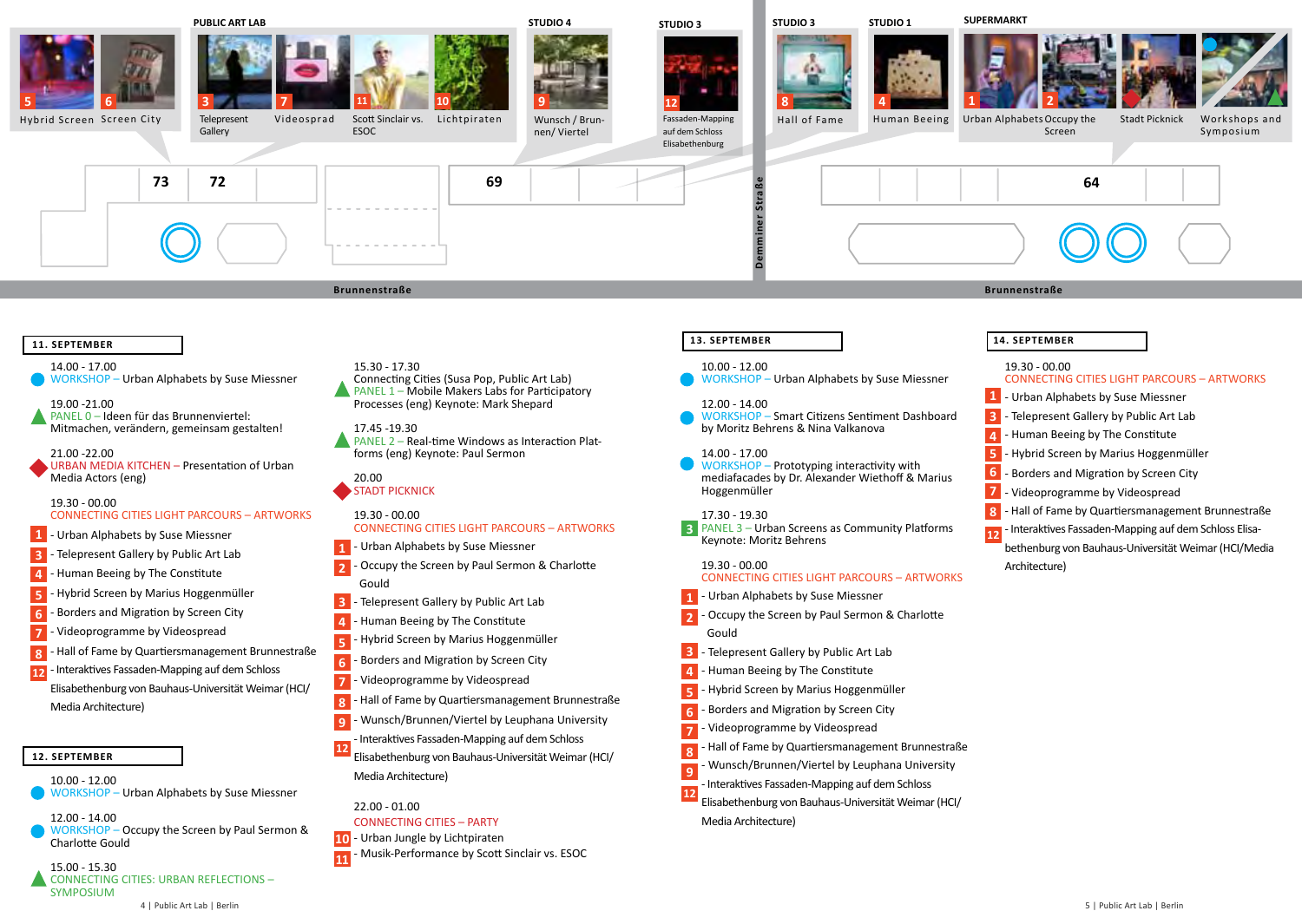# **CONNECTING CITIES Artists | Speakers | Workshop Hosts URBAN REFLECTIONS**

**Andreas Arnold** is industrial engineer and founder of LeihBar and partner of LifeThek GmbH. www.leihbar.org

**Daniela Arriado** works as independent media art curator, dedicated to the practice of moving image. She is the founder and Director of the nomadic media art platform Art Republic and the initiator of in Screen City (Stavanger) and the Video Art Channel (Berlin). www.arriado.com

**B\_Tour** (Christin Prätor and Yael Sherill) is an organization which revolves around guided-tours as an artistic strategy. The tours presented in B\_Tour Festival bring audiences and artists together; and generate an artistic and local discussion about urban environments. www.btour.org

**Bauhaus Universität Weimar** realized the interactive facade mapping on the 'Schloss Elisabethenburg' in the Human Computer Interaction department by Prof. Eva Hornecker, Patrick Tobias Fische, Anke von der Heide in cooperation with the Media Archietcture Department. www. infar.architektur.uni-weimar.de

**Moritz Behrens** is an architect, interaction designer and researcher in the field between Media Architecture and human-computer interaction. www.moritzbehrens.com

**Torsten Fischer** is the initiator of the mobile service Quarterland. www.quarterland.net

**Karsten Harazim** is a member of the 'solidarische Imkerei' based in the Mauergarten Berlin. www.mauergarten.net

**Dr. Eva Hornecker** is Professor of HCI at the Bauhaus University Weimar, chairing the Human Computer Interaction group in the Computer Science and Media degree programme. She focuses on Human-Computer Interaction and Tangible Interaction/Interfaces. www. ehornecker.de

**Marius Hoggenmüller** studied Media Computer Science Univesity of Munich (LMU) and develops of interactive media and light installations.

**Daniel Irrgang** is a scientific assistant of Professor Dr Siegfried Zielinski, chair for Media Theory at Berlin University of the Arts (UdK), the scientific supervisor of the Vilém Flusser Archive. www.flusser-archive.org

**Céline Jouenne** is the founder and director of the non-profit association Videospread. Videospread is specialised in the production of video art programmes which are diffused in the public and semi-public space. www.videospread.com

**Ela Kagel** is an independent curator and producer. She is the director of the Free Culture Incubator and SUPERMARKT, Berlin's free culture department store. www.supermarkt-berlin.net

**M.Sc. Robert Kleinfeld** is Research Engineer and Project Manager R & D at the Competence Center FAME. www. fokus.fraunhofer.de

**Bastian Lange**, Dr. phil., is an urban and economic geographer and specialised within the creative industries, questions of governance and regional development. He spearheads the research and strategic consultancy office Multiplicities-Berlin. www.multiplicities.de

**Leuphana University Lüneburg** the Institute for Urban and Cultural Area Research is a division of Leuphana University of Lüneburg's Cultural Science Faculty. It is subdivided into the departments of architectural culture, cultural geography, tourism studies. www.leuphana.de/ institute/ifsk.html

**Franziska Loh** graphic designer and PhD student at the Bauhaus University in Dessau, planning a crowdfunding



1 Human Beeing von The Constitute Bild: The Constitute

event in SUPERMARKET. www.frauloh.de

**Suse Miessner** is an artist, designer and researcher who is interested in the relationship between technology and the behaviour of people in public spaces. www. susemiessner.org

**Susa Pop** is the initiator and curator of the Connecting Cities Network. Since 2007 Susa Pop has focused on urban media art with activities like the Media Facades Festivals exploring the socio-cultural potential of urban screens and media facades. www.connectingcities.net

**Public Art Lab (PAL)** is the initiator and coordinator of the Connecting Cities Network. Since 2007 PAL has focused on urban media art, exploring the communicative potential of urban screens and media facades. www.publicartlab.org

Since 2005 the **Quartiersmanagement Brunnenstraße**  work with residents and actors of the Brunnen neighbourhood. www.brunnenviertel-brunnenstrasse.de

**Christian Rauch** is founding director of the STATE Festival, celebration of scientific ideas and creativity across disciplines. www.statefestival.org

**Robert Sakrowski** is an art historian and curated several exhibitions in the field of Net-based art. Since 2007 he has created various exhibitions dealing with questions circling art and art practices connected to the web 2.0; these themes are also the main focus of his project CuratingYouTube. www.curatingyoutube.net

**René Scharf** is a member of the Lastenrad-Werkstatt and mauergarten e.V.Berlin.

**Paul Sermon & Charlotte Gould** The British artist duo Paul Sermon and Charlotte Gould examine in their interactive art installations, the creative and cultural potential of urban screens and deal with the issue of telepresence.



2 Smart Citizen Sentiment Dashboard von Moritz Behrens und Nina Valkanova Bild: Moritz Behrens und Nina Valkanova

#### www.paulsermon.org

**Uli Schmidt** is Software developer and initiator of the IT-Café during the Open Tech School & at SUPERMARKT.

**Mirjam Struppek** is an urbann planner and researcher based in Turin and collaborated with Screen City and the Media facades Festivals. www.urbanmediaresearch.org

**Mark Shepard** is an artist and architect and guest professor at the Bauhaus University Weimar, whose work addresses contemporary entanglements of technology and urban life. Recent work includes the Sentient City Survival Kit, a collection of artifacts, spaces and media for survival in the near-future "sentient" city. www.andinc.org

**Nicole Srock-Stanley** is co-founder and CEO of dan pearlman Markenarchitektur GmbH . Her focus lies on brand strategy, communication and brand architecture. www.dannearlman.com

**The Constitute** is a design and research studio based in Berlin, run by Christian Zöllner and Sebastian Piatza. By combining artistic and scientific practices they create interactive experiences for the public space. www. theconstitute.org

**Nina Valkanova** is a researcher in the field of interaction design, media artist and creative programmer. www. ninavalkanova.com

**Alexander Wiethoff** is a lecturer and researcher at the Univesity of Munich (LMU). His experience includes activities in commercial human-machine interface design practice. www.medien.ifi.lmu.de